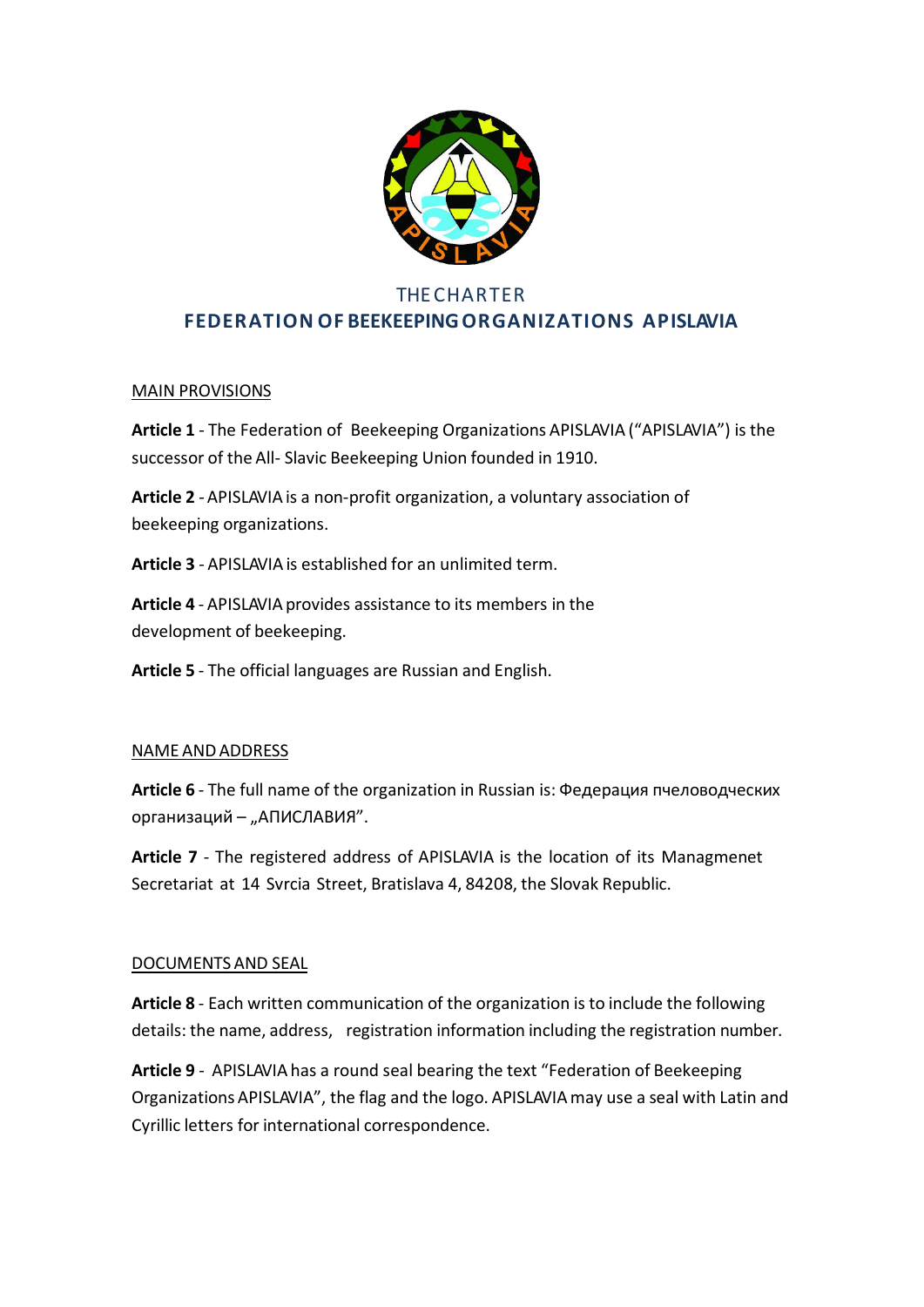#### MEMBERSHIP IN OTHER ORGANIZATIONS

**Article 10** - APISLAVIA may be an associated member of international organizations having the same objectives as APISLAVIA.

#### MAIN OBJECTIVES

**Article 11** - The objectives of APISLAVIA are to develop beekeeping in a systematic, comprehensive manner, including:

- a) To contribute to the improvement and control over bee products;
- b) To coordinate the activities for the health of bee families;
- c) To coordinate advertising and sales of bee products;
- d) To coordinate activities in the field of apitherapy;
- e) To improve and develop selection and breeding activities;
- f) To promote better direct contacts and exchange of experience between beekeepers.

#### MAIN ACTIVITIES

#### **Article 12** - APISLAVIA:

- a) Develops and promotes introduction of new technology in all areas of bee-keeping;
- b) Coordinates preventive and medical activities included into joint programs;
- c) Provides exchange of information on the use of various medicines and their efficiency;
- d) Provides exchange and distribution of specialized literature, including periodicals and video materials;
- e) Promotes organization of joint activities of scientific institutions;
- f) Organizes and holds scientific symposiums, conferences, seminars in the Apislavia member countries;
- g) Organizes joint trade shows for exchange of experience and sale of bee products, bee-keeping equipment, literature, video materials and medicine;
- h) Promotes the creation of joint ventures and certified laboratories for the analysis of bee products;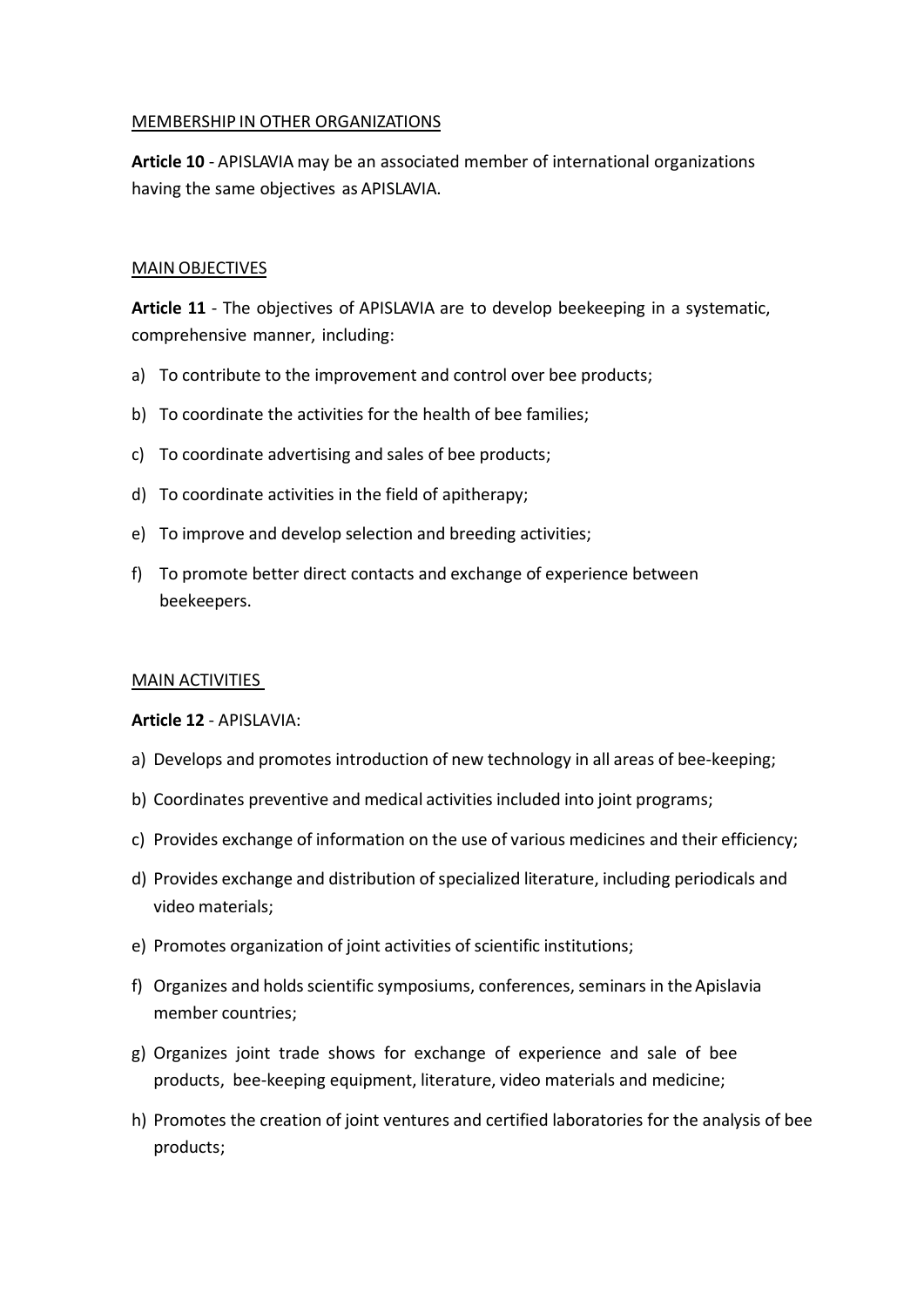- i) Helps to regulate relations between the government and non-government organizations regarding the application of the main bee-keeping development programs;
- j) Organizes Congresses held in APISLAVIA member countries every two years, usually in parallel with the General Assembly meetings;
- k) Assists in economic activities, the profit from which is used to cover organizational expenses of APISLAVIA.

## MEMBERSHIP INAPISLAVIA

**Article 13** - Non-profit organizations representing national and international bee-keeping associations and unions may become members of APISLAVIA. Members of Apislavia could be one or more apicultural organizations from a country.

**Article 14** - To admit a new member to APISLAVIA, requires the consent of at least 2/3 of APISLAVIA members attending the General Assembly.

**Article 15** - Candidate members ofAPISLAVIA shall submit to the Secretariat of APISLAVIA their applications with the following appendices:

- a) Declaration of acceptance of the APISLAVIA Charter and other normative acts of the organization;
- b) Resolution of the competent body on the consent for the candidate's membership in APISLAVIA;
- c) An official document confirming the legal status of the candidate.

**Article 16** - The candidate's application is reviewed at a meeting ofAPISLAVIA's General Assembly.

**Article 17** - Should the General Assembly refuse to admit a candidate member; it is entitled to re-submit its application, regardless of its reasons.

**Article 18** - Membership in APISLAVIA terminates:

- a) By an application of a member of APISLAVIA;
- b) By a resolution of the APISLAVIA General Assembly;
- c) Upon liquidation of APISLAVIA;
- d) By not paying dues for two years.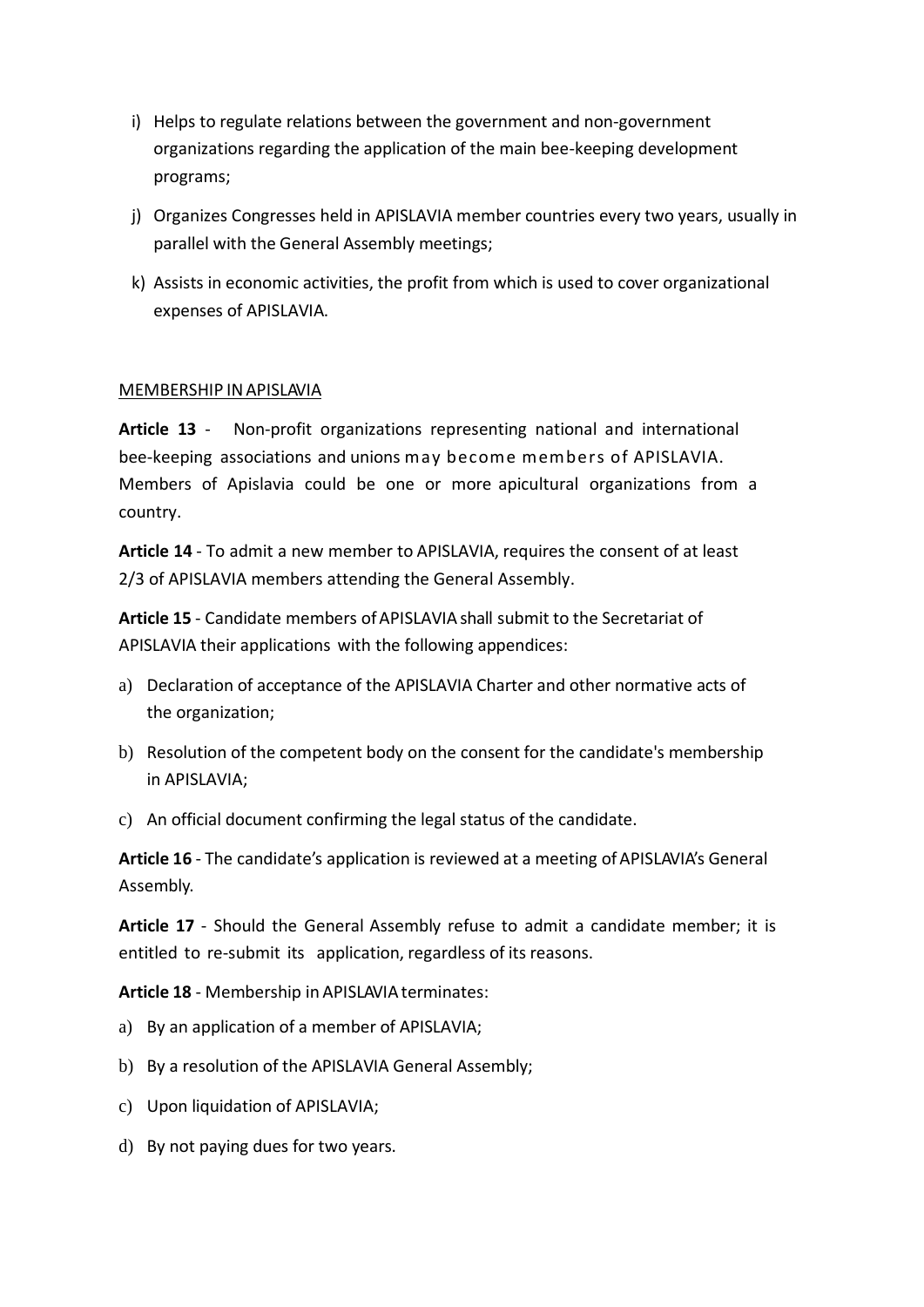#### RIGHTSAND OBLIGATIONS OF THE MEMBERS. RESPONSIBILITY

**Article 19** - Each member of APISLAVIA is entitled to:

- a) Participate in the management of the Federation;
- b) Participate in adoption of resolutions by casting one vote;
- c) Provide control over the activities of the organization;
- d) Participate in all events of the organization;
- e) Make suggestions on the amendments to the Charter and other normative acts of the organization.

**Article 20** - The members of APISLAVIA are obliged to:

- a) Comply with the Charter and perform resolutions of the Federation;
- b) Participate in the activities of the organization;
- c) Keep and augment the authority of the organization;
- d) Pay the annual membership fee of 250 Euros latest until the day of General Assembly.

#### GENERAL ASSEMBLY – THE GOVERNING BODY OF THE FEDERATION

#### **Article 21**

- a) The governing body of the Federation is the General Assembly. Each organization represented in the General Assembly is entitled to have one vote.
- b) The General Assembly approves the report on the work performed by the Federation.
- c) The General Assembly approves the report of the Auditing Commission.
- d) The General Assembly elects the President, two Vice-Presidents and the General Secretary of the Federation.
- e) The General Assembly elects the Auditing Body (Control and Revision Commission) of 3 people. The Auditing Body shall monitor the economic and legal aspects of the management. President of the Auditing Body is elected for a term of four years and can be reelected for another term of four years only.
- f) The General Assembly approves the work plan of APISLAVIA.
- g) The General Assembly approves the financial plan.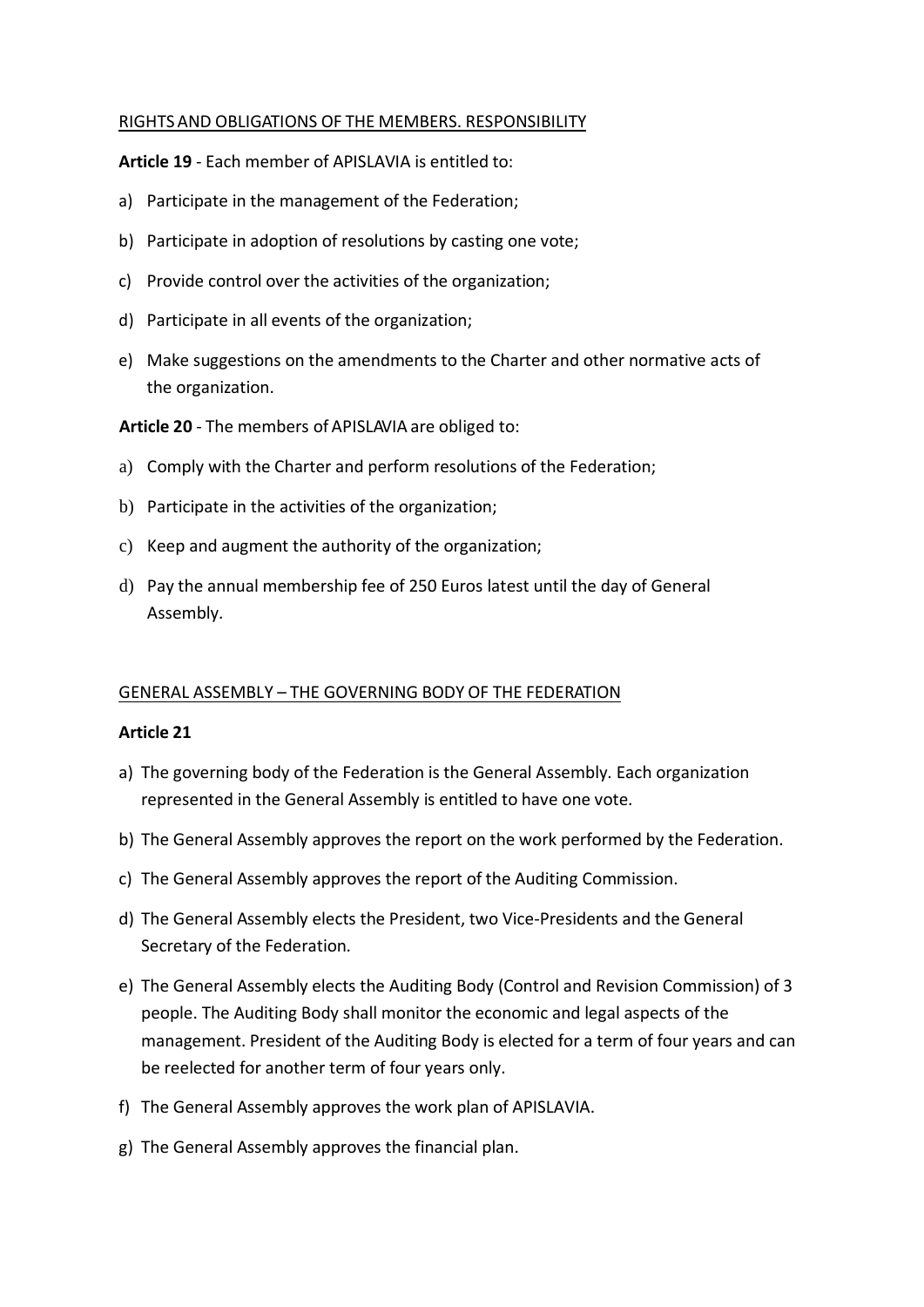h) The General Assembly approves new members of APISLAVIA.

# **Article 22**

- a) By decision of the General Assembly working commissions are created.
- b) The President of the Federation (or one of the Vice-Presidents in the event of his absence) governs the meetings of the General Assembly. The General Secretary of the General Assembly acts as the secretary at the meetings.

## THE RIGHTS OF THE GENERALASSEMBLY

**Article 23 -** The General Assembly:

- a) Makes proposals on amendments and additions to the Charter of the Federation.
- b) Establishes or abolishes working commissions.
- c) Hears the report on the activities of the Federation and Commissions.
- d) Prepares the budget of the Federation.
- e) Approvesthe main lines of development and working programs of the Federation.
- f) Makes decision on the participation of the Federation in other organizations.
- g) Admits new members and suggests exclusion of the members of the Federation who violated the Charter.

Resolutions of the General Assembly are binding for all other bodies of the Federation.

#### CALLING OF THE GENERALASSEMBLY

**Article 24** - The General Assembly meets once in two years during Apislavia Congress. The host organization elected by members of the General Assembly provides free of charge accommodation and meals for two Apislavia members of each organization during Assembly debates.

#### QUORUM AND RESOLUTIONS OF THE GENERALASSEMBLY

**Article 25** - Resolutions of the General Assembly are deemed legitimate if at least 50% of its members are present at the meeting. If the percentage of 50% plus one of Apislavia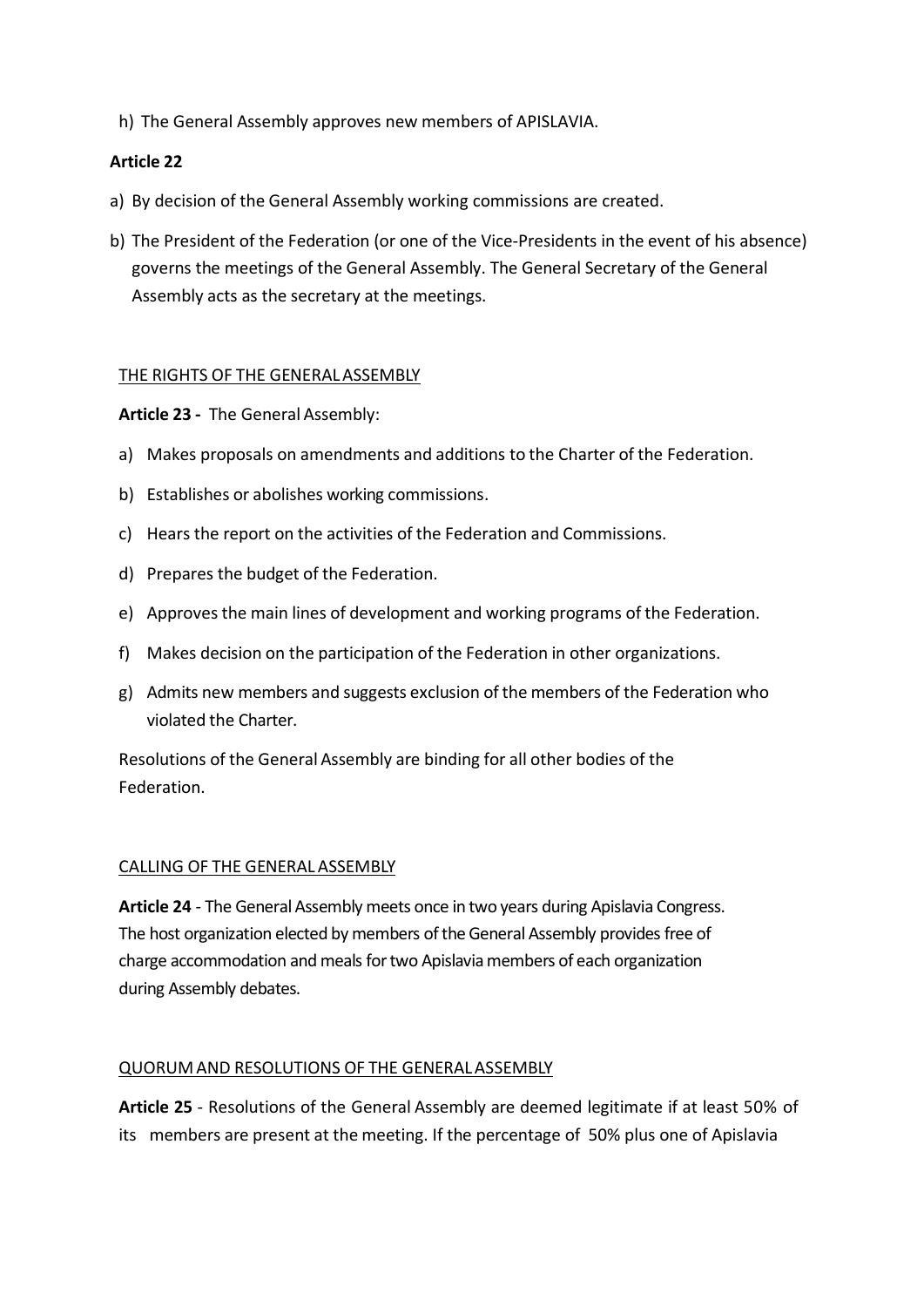members are not present, the General Assembly may be convened a second time at which Resolutions can be adopted with 50% plus one of the present members.

**Article 26** - Under the decision of the General Assembly, voting may be open or secret.

**Article 27** - Resolutions of the General Assembly are passed by the majority of votes, if at least 50% of the members are present. For certain matters a different percentage of members may be sufficient to form the quorum.

**Article 28** - The minutes of the meeting of the General Assembly are prepared by the General Secretary and signed by all the members of Apislavia present at the meeting.

## PRESIDENT, VICE-PRESIDENTS, GENERAL SECRETARY

**Article 29** - The President of APISLAVIA is the head of Executive body of the Federation. Any capable physical person may become the President of APISLAVIA. The President is elected from among the leaders of bee-keeping alliances, associations and unions, members of APISLAVIA, in accordance with the principle of rotation, for the term of four years with the possibility for renewal for another four years.

**Article 30** - The President:

- a) Organizes operations of the Federation;
- b) Ensures enforcement of the resolutions of the General Assembly;
- c) Represents Apislavia to third parties; and
- d) Performs other functions as suggested by the General Assembly.
- e) Convene meetings of the Executive Body, consisting of President, vice presidents and Secretary General of the Federation, at least once a year.

**Article 31** - Any capable physical person may become the Vice-President. Vice-Presidents are elected from the countries – members of APISLAVIA for the term of four years with the possibility for renewal for another four years.

**Article 32** - Any capable physical person may become the General Secretary of APISLAVIA. The General Secretary is elected from the member countries for the term of four years. The term of its authority may be extended by resolution of the General Assembly.

#### THE REVISION COMMISSION

**Article 33**